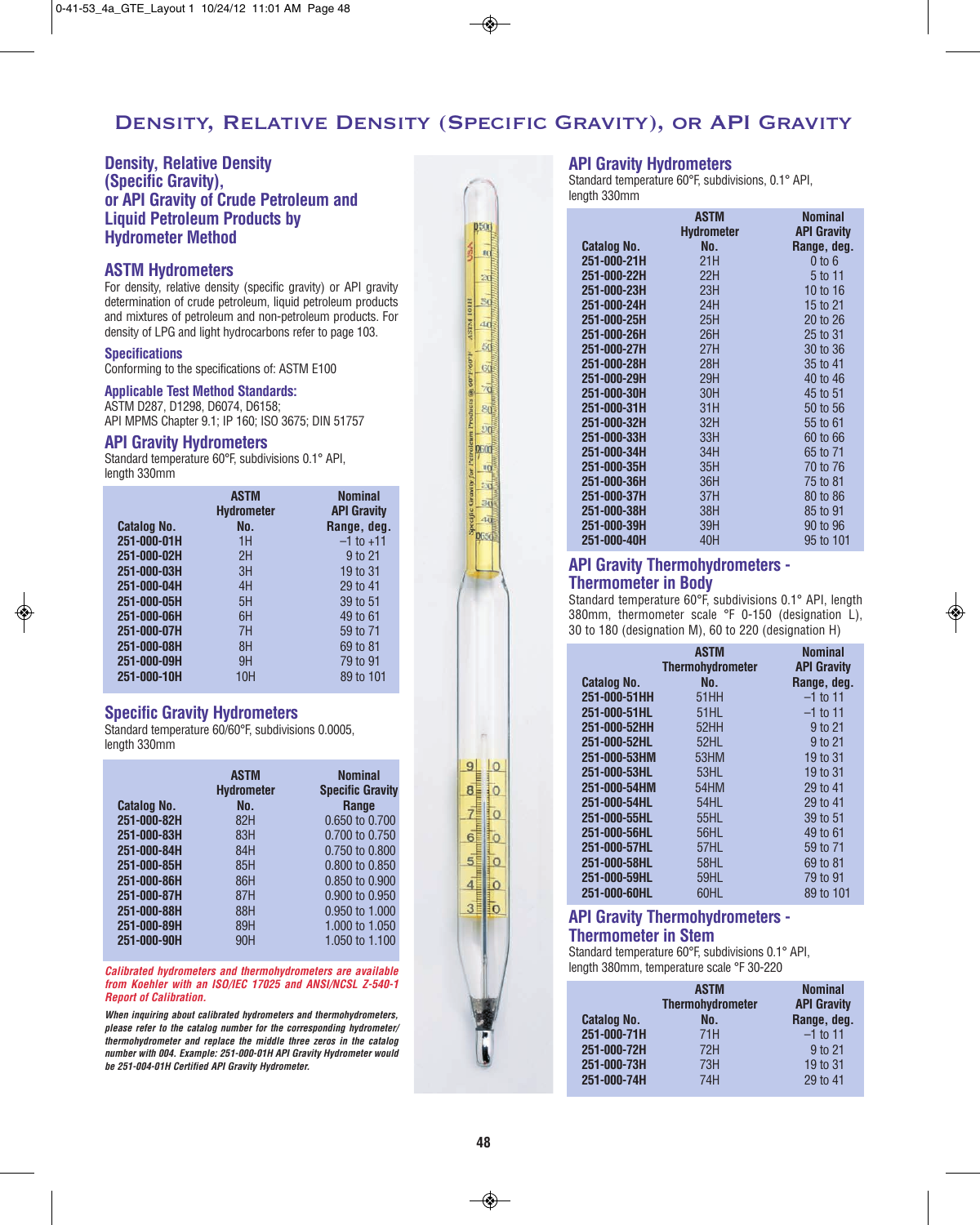# Density, Relative Density (Specific Gravity), or API Gravity

## **Specific Gravity Hydrometers**

Standard temperature 60/60°F, subdivisions 0.001 length 260mm

|                    | <b>ASTM</b>       | <b>Nominal</b>          |
|--------------------|-------------------|-------------------------|
|                    | <b>Hydrometer</b> | <b>Specific Gravity</b> |
| <b>Catalog No.</b> | No.               | Range                   |
| 251-000-102H       | 102H              | 0.650 to 0.700          |
| 251-000-103H       | 103H              | 0.700 to 0.750          |
| 251-000-104H       | 104H              | 0.750 to 0.800          |
| 251-000-105H       | 105H              | 0.800 to 0.850          |
| 251-000-106H       | 106H              | 0.850 to 0.900          |
| 251-000-107H       | 107H              | 0.900 to 0.950          |
| 251-000-108H       | 108H              | 0.950 to 1.000          |
| 251-000-125H       | 125H              | 1.000 to 1.050          |
| 251-000-126H       | 126H              | 1.050 to 1.100          |
| 251-000-127H       | 127H              | 1.100 to 1.150          |
| 251-000-128H       | 128H              | 1.150 to 1.200          |
| 251-000-129H       | 129H              | 1.200 to 1.250          |
| 251-000-130H       | 130H              | 1.250 to 1.300          |
| 251-000-131H       | 131H              | 1.300 to 1.350          |
| 251-000-132H       | 132H              | 1.350 to 1.400          |
| 251-000-133H       | 133H              | 1.400 to 1.450          |
| 251-000-134H       | 134H              | 1.450 to 1.500          |
| 251-000-135H       | 135H              | 1.500 to 1.550          |
| 251-000-136H       | 136H              | 1.550 to 1.600          |
| 251-000-137H       | 137H              | 1.600 to 1.650          |
| 251-000-138H       | 138H              | 1.650 to 1.700          |
| 251-000-139H       | 139H              | 1.700 to 1.750          |
| 251-000-140H       | 140H              | 1.750 to 1.800          |
| 251-000-141H       | 141H              | 1.800 to 1.850          |

#### **ASTM Metric Thermohydrometers**

Standard temperature  $15^{\circ}$ C, subdivisions 0.5kg/m<sup>3</sup>, length 380mm, thermometer scale °C: –20 to +65 (designation L), 0 to 85 (designation M), 20 to 105 (designation H).

|                    | <b>ASTM</b>             |                       |
|--------------------|-------------------------|-----------------------|
|                    | <b>Thermohydrometer</b> | <b>Density, Range</b> |
| <b>Catalog No.</b> | No.                     | $kq/m^3$              |
| 251-000-300HL      | 300HL                   | 600 to 650            |
| 251-000-301HL      | 301HL                   | 650 to 700            |
| 251-000-302HL      | 302HL                   | 700 to 750            |
| 251-000-302HM      | 302HM                   | 700 to 750            |
| 251-000-303HL      | 303HL                   | 750 to 800            |
| 251-000-303HM      | 303HM                   | 750 to 800            |
| 251-000-304HL      | 304HL                   | 800 to 850            |
| 251-000-304HM      | 304HM                   | 800 to 850            |
| 251-000-305HL      | 305HL                   | 850 to 900            |
| 251-000-305HM      | 305HM                   | 850 to 900            |
| 251-000-306HL      | 306HL                   | 900 to 950            |
| 251-000-306HM      | 306HM                   | 900 to 950            |
| 251-000-307HL      | 307HL                   | 950 to 1000           |
| 251-000-307HH      | 307HH                   | 950 to 1000           |
| 251-000-308HH      | 308HH                   | 1000 to 1050          |
| 251-000-308HL      | 308HL                   | 1000 to 1050          |
| 251-000-309HH      | 309HH                   | 1050 to 1100          |
| 251-000-309HL      | 309HL                   | 1050 to 1100          |

### **Hydrometer Cylinders\***

- Wide base for maximum stability
- Convenient pour-out lip
- Choice of glass or metal construction



**K26300 Brass Hydrometer Cylinder**

| <b>Ordering Information</b>                    |                     |                                   |
|------------------------------------------------|---------------------|-----------------------------------|
| <b>Catalog No.</b>                             | <b>Construction</b> | <b>Dimensions</b><br>dia.xh.      |
| K26300                                         | <b>Brass</b>        | $2\frac{1}{2}$ x12"<br>(64x305mm) |
| K26390                                         | <b>Brass</b>        | 2x15"<br>(51x381mm)               |
| 332-002-011                                    | Glass               | $2x15\%$<br>(51x394mm)            |
| *Not suitable for use with K26400 series baths |                     |                                   |

**Calibrated hydrometers and thermohydrometers are available from Koehler with an ISO/IEC 17025 and ANSI/NCSL Z-540-1 Report of Calibration.**

**When inquiring about calibrated hydrometers and thermohydrometers, please refer to the catalog number for the corresponding hydrometer/thermohydrometer and replace the middle three zeros in the catalog number with 004. Example: 251-000-01H API Gravity Hydrometer would be 251-004-01H Certified API Gravity Hydrometer.**

**For NIST traceable certified thermometers, please refer to the ASTM Thermometer section on pages 184 through 191.**